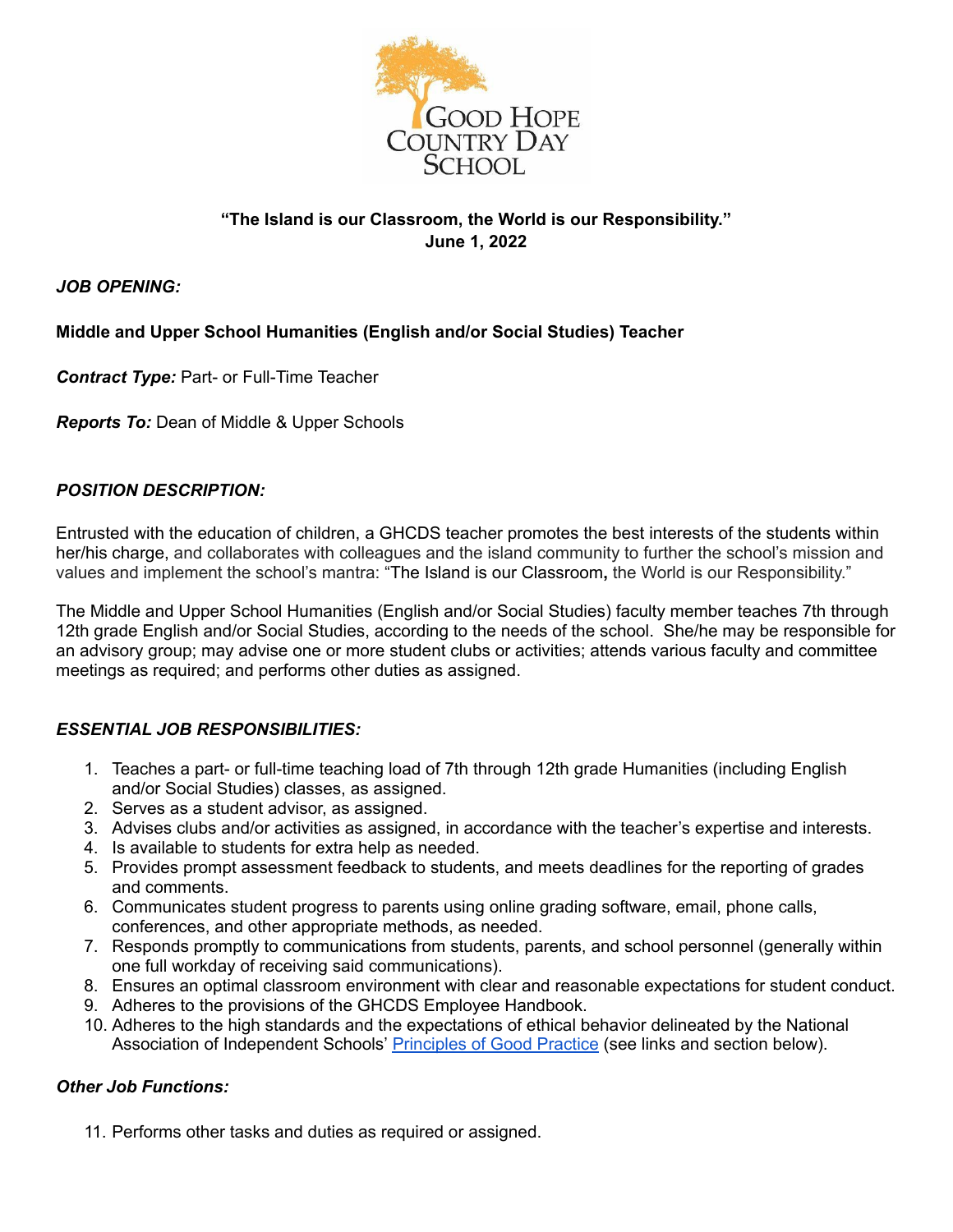# *ESSENTIAL JOB REQUIREMENTS:*

## *Education:*

- 1. Bachelor's degree required. Master's degree preferred.
- 2. Continuing professional development in teaching and learning, Humanities (including English and/or Social Studies), and/or related areas.

## *Experience:*

- 1. At least three (3) years of experience teaching Middle and Upper School Humanities (including English and/or Social Studies) is preferred.
- 2. Knowledge of and/or desire to learn about the culture and peoples of St. Croix.

## *Required Skills and Attributes:*

- 1. Knowledge of Middle and Upper School teaching and learning in Humanities (including English and/or Social Studies).
- 2. Commitment to stay abreast of recent developments in Humanities (including English and/or Social Studies).
- 3. Strong organizational, oral communication, and written communication skills.
- 4. Ability to function well in a team and to work well with students, parents, and school personnel.
- 5. Creative and practical problem solving skills and strong interpersonal skills.
- 6. Flexible and can work with minimal supervision.
- 7. Integrity and good judgment.

#### *Other Requirements:*

- 1. Must be able to perform the physical duties of the position on the GHCDS campus.
- 2. Must demonstrate strong commitment to the mission and values of GHCDS.

## *PRINCIPLES OF GOOD PRACTICE (per NAIS):*

As a member of the National Association of Independent Schools (NAIS), Good Hope Country Day School works to implement the spirit of the NAIS [Principles](https://www.nais.org/getmedia/39e99ca5-0821-47d7-b710-eeaf6e0ca114/NAIS_PGP_2017.pdf) of Good Practice, which are focused on defining specific standards of professional conduct for various roles and positions within independent schools. Endorsed by the GHCDS Board of Trustees, the Principles of Good Practice are incorporated into the GHCDS Employee Handbook, and it is expected that employees follow the principles to the best of their ability. The following section is adapted from the Principles of Good Practice for Teachers and [Supervisors](https://www.nais.org/learn/principles-of-good-practice/teachers-and-supervisors-of-teachers/) of Teachers.

- 1. The GHCDS teacher has a thorough knowledge appropriate for her/his teaching assignment and stays abreast of recent developments in the field.
- 2. The GHCDS teacher uses a variety of teaching techniques suitable to the age and needs of her/his students and the subject matter being taught.
- 3. The GHCDS teacher establishes positive relationships with students, which, while recognizing the differing roles of adult and child, are characterized by mutual respect and good will.
- 4. The GHCDS teacher collaborates with colleagues and the school's leadership in the design and implementation of curriculum within the context of GHCDS's overall program and mission.
- 5. The GHCDS teacher initiates growth and change in her/his own intellectual and professional development, seeking out conferences, courses, and other opportunities to learn.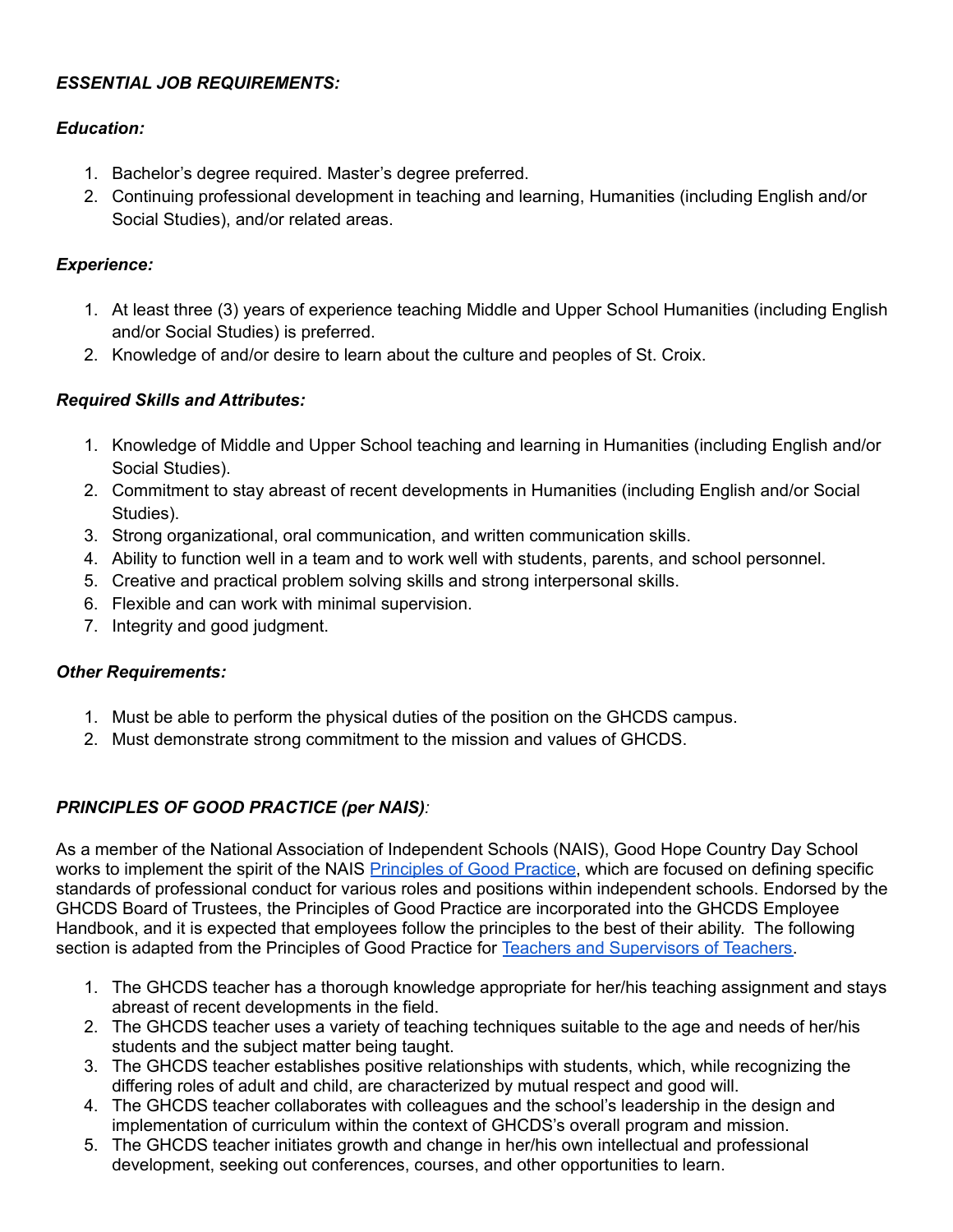- 6. The GHCDS teacher is self-aware and self-monitoring in identifying and solving student, curricular, and school challenges. At the same time, the teacher knows GHCDS's mission and policies and, when questions or concerns arise, raises them with appropriate colleagues and supervisors.
- 7. The GHCDS teacher follows the Principles of Good Practice as a student adviser, club advisor, activity sponsor, and/or coach, as well as in all other activities related to her/his work at GHCDS.
- 8. The GHCDS teacher participates in the establishment and maintenance of an atmosphere of collegial support and adherence to professional standards.
- 9. The GHCDS teacher welcomes supervision in the context of clearly defined and well communicated criteria of evaluation.
- 10. The GHCDS teacher models integrity, curiosity, responsibility, creativity, and respect for all persons as well as an appreciation for racial, cultural, and gender diversity.

Several other sections of the Principles of Good Practice are relevant for the GHCDS Middle and Upper Humanities (including English and/or Social Studies) Teacher:

- 1. Educating for Global Citizenship and [International](https://www.nais.org/learn/principles-of-good-practice/educating-for-global-citizenship/) Mindedness
- 2. Middle School [Educators](https://www.nais.org/learn/principles-of-good-practice/middle-school-educators/)
- 3. [Secondary](https://www.nais.org/learn/principles-of-good-practice/secondary-school-educators/) School Educators

## *ABOUT GOOD HOPE COUNTRY DAY SCHOOL:*

#### *Mission and Values:*

Founded in 1964, Good Hope Country Day School is a 300-student, Nursery-12<sup>th</sup> grade, coeducational, nonsectarian independent school located on St. Croix, U.S Virgin Islands.

The school's mission is to "cultivate reflective, creative, and compassionate students who are critical thinkers prepared to excel in college and empowered to better their island and the world." The school's four key values are: Integrity, Respect, Scholarship, and Citizenship, and its mantra is "The Island is our Classroom, the World is our Responsibility." Learn more at [www.ghcds.org.](http://www.ghcds.org)

#### *School Philosophy:*

Good Hope Country Day School is committed to providing an outstanding education that recognizes the uniqueness of each child. Our comprehensive program balances academics, physical education, expressive arts, technology, and extracurricular and community service opportunities — on campus, across St. Croix, and beyond. We also strive to develop each student's social, emotional and physical well-being. Our experienced faculty members employ a variety of instructional approaches and model a desire for lifelong learning.

GHCDS values individual differences in our diverse, multicultural community. Our school also seeks to incorporate the amazing natural, historic, and other resources of St. Croix into our programs.

The school encourages active parent involvement to support and enrich school programs. We are committed to an on-going process of strategic planning to ensure continuous improvement across programs and divisions.

#### *Accreditation:*

Good Hope Country Day School is accredited by the Middle States Association of Colleges and Schools, the primary accreditation association for both private and public schools in a region that includes the eastern United States and the Caribbean.